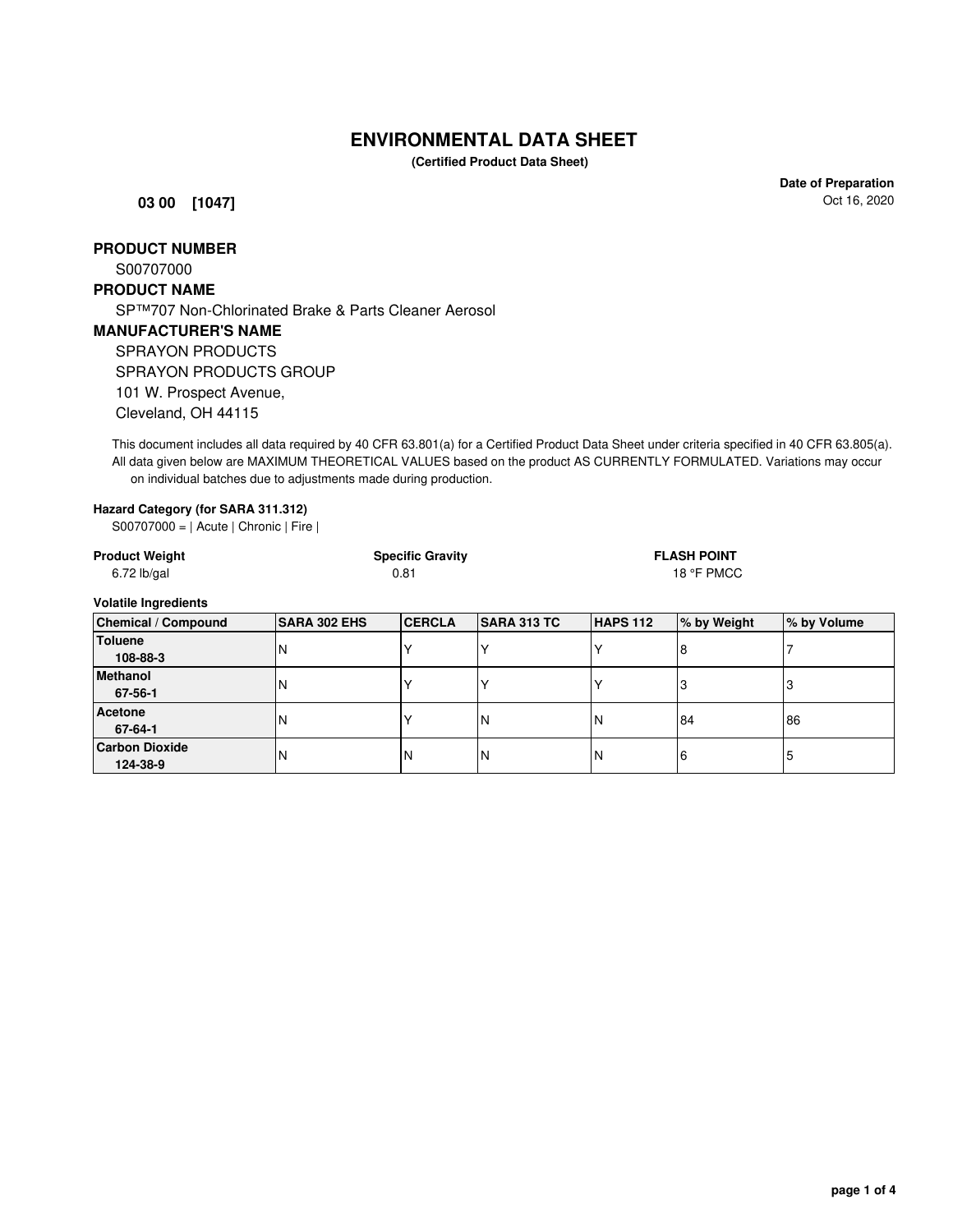## **Volatile Organic Compounds - U.S. EPA / Canada**

|                             | S00707000       |            |  |
|-----------------------------|-----------------|------------|--|
|                             | LB/Gal          | g/L        |  |
| <b>Coating Density</b>      | 6.72            | 805        |  |
|                             | By wt           | By vol     |  |
| <b>Total Volatiles</b>      | 100.0%          | 100.0%     |  |
| Federally exempt solvents   |                 |            |  |
| Water                       | $0.0\%$         | $0.0\%$    |  |
| Acetone                     | 84.0%           | 85.7%      |  |
| Non-Organic Volatiles       |                 |            |  |
| Carbon Dioxide              | 6.0%            | 4.8%       |  |
| Organic Volatiles           | 10.0%           | 9.6%       |  |
| <b>Percent Non-Volatile</b> | 0.0%            | 0.0%       |  |
| <b>VOC Content</b>          | LB/Gal          | g/L        |  |
| Total                       | 0.67            | 80         |  |
| Less exempt solvents        | 4.68            | 561        |  |
| Of solids                   | 0.00            | 0          |  |
| Of solids                   | $0.00$ $ b/ b $ | 0.00 kg/kg |  |
|                             | By wt           |            |  |
| By wt LVP-VOC               | 10.0%           |            |  |

Maximum Incremental Reactivity (MIR) (per US EPA Aerosol Ctg Rule, MIR Values 2009) **0.67**

#### **Volatile Organic Compounds - California**

|                             | S00707000    |            |  |
|-----------------------------|--------------|------------|--|
|                             | LB/Gal       | g/L        |  |
| <b>Coating Density</b>      | 6.72         | 805        |  |
|                             | By wt        | By vol     |  |
| <b>Total Volatiles</b>      | 100.0%       | 100.0%     |  |
| Exempt solvents             |              |            |  |
| Water                       | 0.0%         | 0.0%       |  |
| Acetone                     | 84.0%        | 85.7%      |  |
| Non-Organic Volatiles       |              |            |  |
| Carbon Dioxide              | 6.0%         | 4.8%       |  |
| Organic Volatiles           | 10.0%        | 9.6%       |  |
| <b>Percent Non-Volatile</b> | 0.0%         | 0.0%       |  |
| <b>VOC Content</b>          | LB/Gal       | g/L        |  |
| Total                       | 0.67         | 80         |  |
| Less exempt solvents        | 4.68         | 561        |  |
| Of solids                   | 0.00         | 0          |  |
| Of solids                   | $0.00$ lb/lb | 0.00 kg/kg |  |
|                             | By wt        |            |  |
| By wt LVP-VOC               | 10.0%        |            |  |

Maximum Incremental Reactivity (MIR) (per California Air Resources Board Aerosol Products Regulation, MIR Values 2010) **0.61**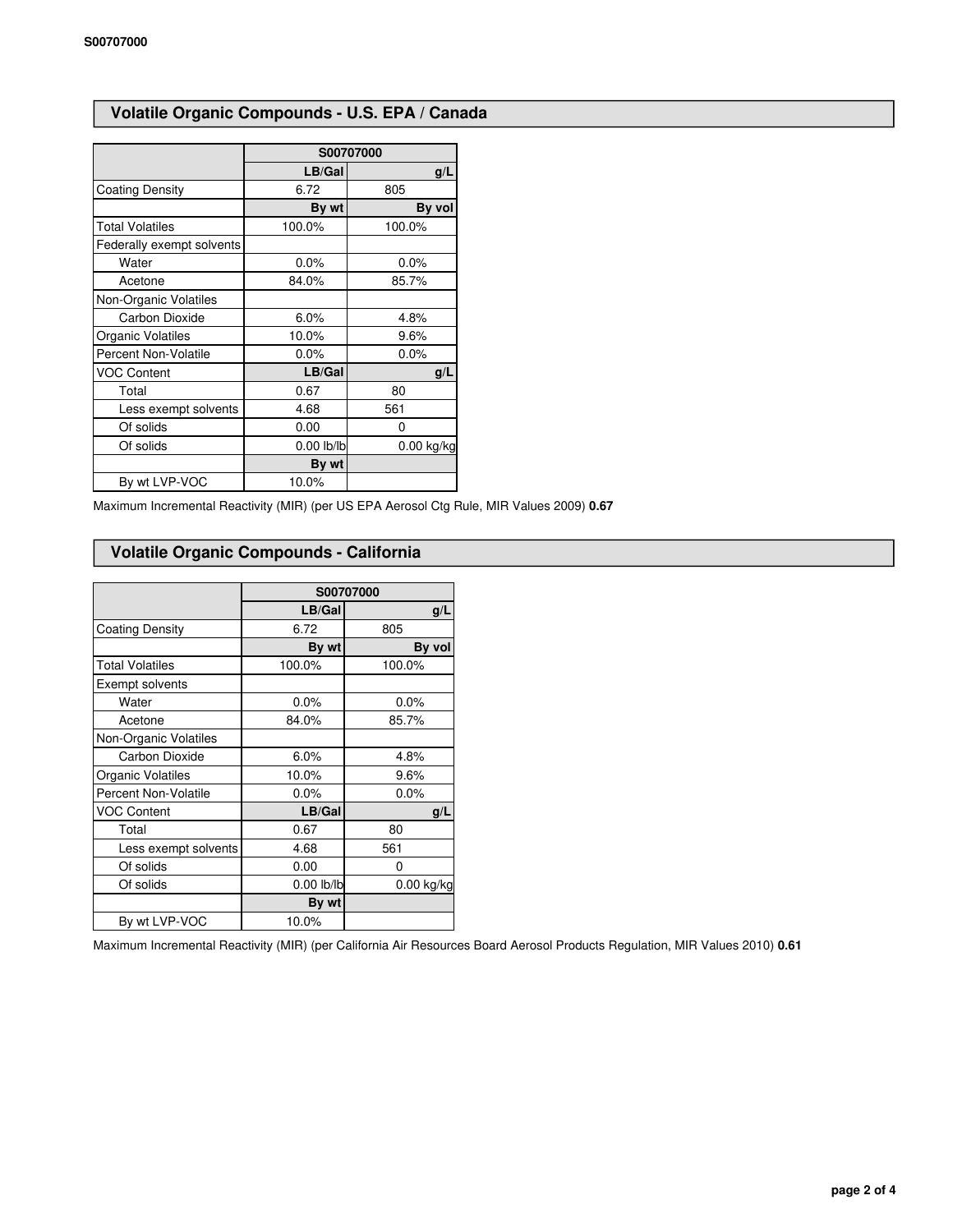## **Volatile Organic Compounds - South Coast Air Quality Management District, California, US**

|                             | S00707000  |            |  |
|-----------------------------|------------|------------|--|
|                             | LB/Gal     | g/L        |  |
| <b>Coating Density</b>      | 6.72       | 805        |  |
|                             | By wt      | By vol     |  |
| <b>Total Volatiles</b>      | 100.0%     | 100.0%     |  |
| Exempt solvents             |            |            |  |
| Water                       | 0.0%       | 0.0%       |  |
| Acetone                     | 84.0%      | 85.7%      |  |
| Non-Organic Volatiles       |            |            |  |
| Carbon Dioxide              | 6.0%       | 4.8%       |  |
| Organic Volatiles           | 10.0%      | 9.6%       |  |
| <b>Percent Non-Volatile</b> | $0.0\%$    | 0.0%       |  |
| <b>VOC Content</b>          | LB/Gal     | g/L        |  |
| Total                       | 0.67       | 80         |  |
| Less exempt solvents        | 4.68       | 561        |  |
| Of solids                   | 0.00       | 0          |  |
| Of solids                   | 0.00 lb/lb | 0.00 kg/kg |  |

## **Volatile Organic Compounds - EU Directive 2004/42/EC**

|                    | S00707000 |        |  |
|--------------------|-----------|--------|--|
|                    | By wt     | By vol |  |
| Total Volatiles    | 100.0%    | 100.0% |  |
| <b>VOC Content</b> | LB/Gal    |        |  |
| Total              | 6.31      | 756    |  |

### **Volatile Organic Compounds - EU Directive 2010/75/EU**

|                        | S00707000 |        |  |
|------------------------|-----------|--------|--|
|                        | By wt     | By vol |  |
| <b>Total Volatiles</b> | 100.0%    | 100.0% |  |
| <b>VOC Content</b>     | LB/Gal    | q/     |  |
| Total                  | 6.31      | 756    |  |